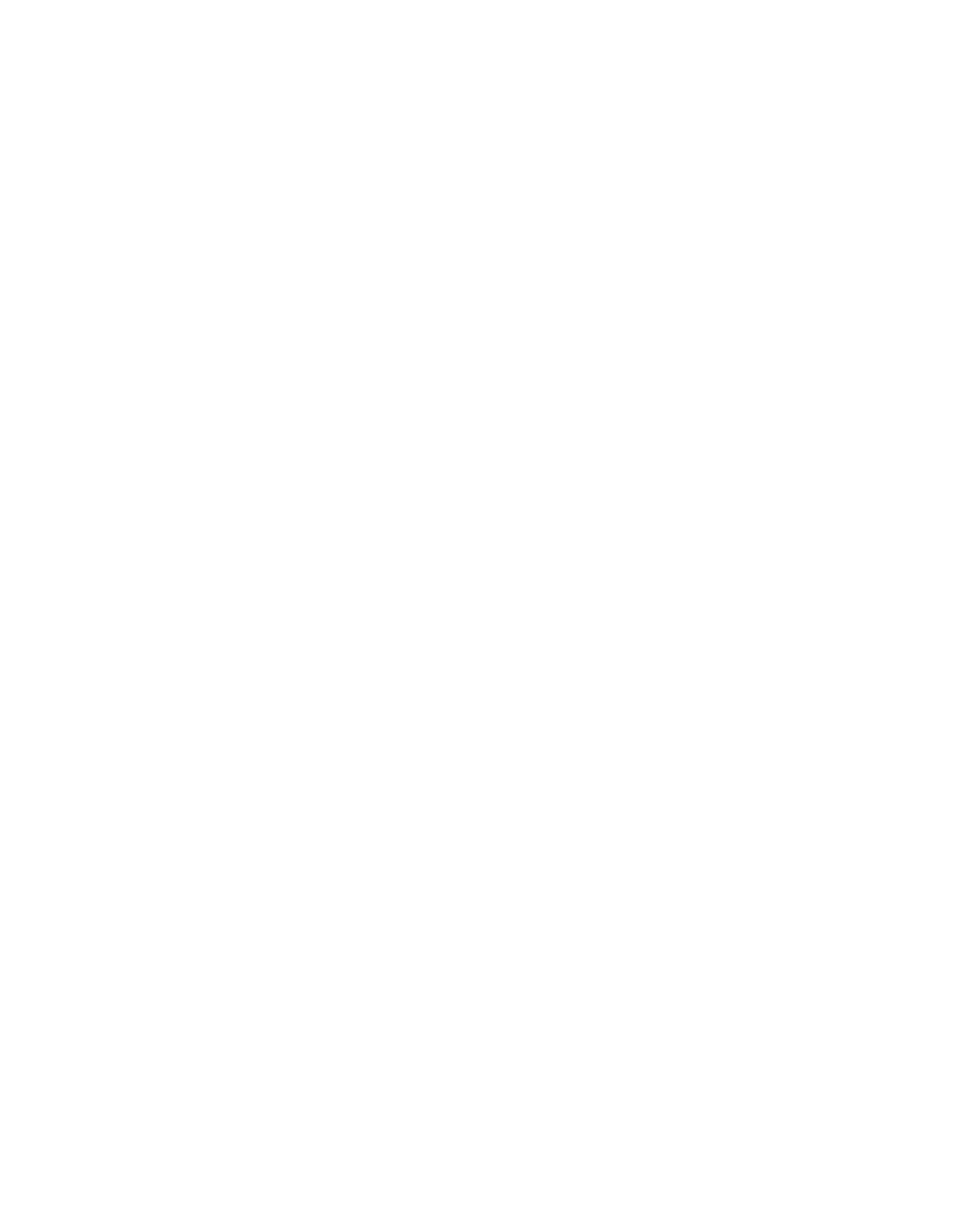I do not intend to deal with the subject in a manner similar to those authorities I have referred to in the opening paragraphs of this paper. I simply make those references as a matter of record and as a source of information for anyone desirous of further studying the subject.

Freemasonry forbids the discussion of religion or politics in a Masonic Lodge. The prohibition of such discussion has its origin in the Anderson Constitution of 1722, Charge 6, Section 2, which reads in part as follows:

 No private Piques or Quarrels must be brought within the Door of the Lodge, far less any Quarrels about Religion, or Nations, or State Policy, we being only, as Masons, of the Catholic Religion above mention d; we are also of all Nations, Tongues, Kindreds, and Languages, and are resolv d against all Politicks, as what never yet conduc d to the Welfare of the Lodge, nor ever will. This charge has been always strictly enjoin d and observ d; but especially ever since the Reformation in Britain, or the Dissent and Secession of these Nations from the Communion of Rome.

That Prohibition cannot and must not be interpreted as applying to the discussion of a belief in the existence of a Supreme Being, a discussion of a belief that that Supreme Being has revealed his will to men. Those religious subjects have the grip and word necessary to admission to a Masonic Lodge. Sectarian creeds, doctrines, etc., are, however, definitely controversial religious subjects and do come under the ban and must not be discussed in our Lodges. Communism is not a religion but is the antithesis of religion and is essentially atheistic. A discussion of communism does not come with the restriction.

The science of government cannot be interpreted as a controversial subject. The prohibition, as I understand it, refers to a discussion of partisan politics. Communism is not a system of free government by the people but an attempt to enslave the peoples of the world, an attempt to make the State supreme and the individual a mere pawn. It is an attempt to wipe out all institutions, including Freemasonry, that depend for their existence on the freedom of the individual. We are admonished to fulfil the duties of a good citizen and surely that admonition places responsibility on us as individual Freemasons and as an Institution.

I am convinced that Freemasonry would have nothing to fear if Communism propagated its doctrines openly. We must, however, be very fearful and wide awake to the dangers of the deceitful, insidious, under-cover methods which are adopted by it in an endeavour to enslave the free people of the world. Freemasonry and Freedom are synonymous terms. Freemasons must be prepared to unitedly fight the enemies of individual freedom. Communism is definitely such an enemy.

However, I again repeat that I am convinced that Freemasonry would have nothing to fear if communism propagated its doctrines openly. If communism openly attacked our democratic freedoms, if it openly advocated the destruction of the sanctity of our homes, the privacy of our family life, the right to worship as our conscience dictated, the freedom of private assembly such as we enjoy in our Lodges the exercise of our free franchise and our various other individual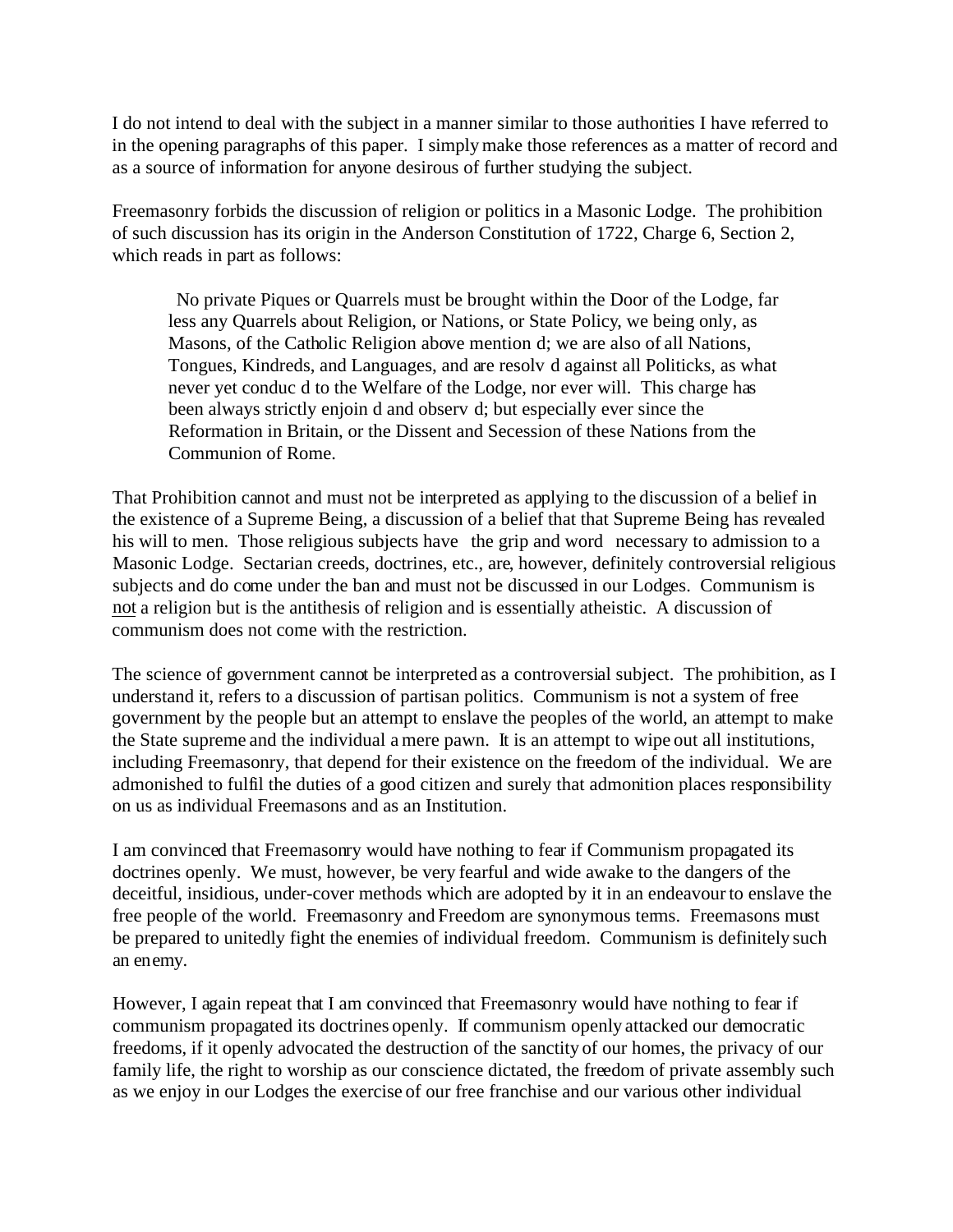freedoms, our young people would rise in a mighty militant body as they did in World Ward I and II and destroy the enslaving monster. But no, the committee brain trust is too shrewd to permit a campaign of open warfare.

I am going to digress to refer to personal experience in World War I. As we gained combative experience in trench warfare we realized the necessity of establishing listening posts in no Man s Land. The occupants of those listening posts were responsible for warning the troops in the front line of any threatened enemy raid or general attack. It was my duty to serve i the bombing squad that manned the listening post in front of the section of the line occupied by our company. We adopted the practice of having a wire running back from the listening post to a sentry on duty in the front line. We developed a set of signals, one pull on the wire meant someone was coming in from the listening post, two pulls meant we wanted someone to come out, three pulls was a request to send up flares and a series of pulls was a warning that the enemy were attacking.

I suggest that we recognize our responsibility as one of democracy s listening posts, give the alarm and send up illuminating flares. Let there be light and then I am satisfied that the following sneaking, under-cover approach of the communistic enemies of Freedom will be revealed in their true significance.

The advocate of communism in analyzing our democratic way of life and seeking vulnerable points undoubtedly decided that our labour organizations might be fertile soul to cultivate by highly trained agitators. We must admit that they have met with considerable success. Both Labour and Management must realize the dangers of communistic agitation. Our great labour organizations could only have been developed and can only continue to exist under a system of individual freedom, freedom of assembly, freedom of speech. Freemasonry has ever been the Champion of freedom and has always recognized that labour is the lot of man .

Freemasonry had its origin in the grouping together of workmen and her roots originally received their nourishment from the integrity and skill of the operative builder. It is possibly the oldest labour organization in the world and must continue to be vitally interested in the welfare of the labouring men. Freemasonry as a labour organization has a background of all that is finest and worthwhile. This great and flourishing Masonic tree grew from the acom of honest and skilled workmanship. Freemasonry was a labour organization that protected honest workmen and discredited and exposed the cowan, the malingerer and the agitator. We are and must continue to be an institution of workmen - builders. Any activity that threatens our fundamental freedoms and that involves the welfare of mankind generally must be the object of Masonic concern, attention and protective action. Freemasons who are members of labour organizations should spearhead a movement to purge their institutions of the enemies of freedom. Organized labour should be actively fighting for the preservation and not the elimination of free enterprise and the democratic way of life.

Communism is also using as a method of attack on democracy the encouragement of the formation, within our own country, of nation-wide groups banded together under various highsounding two, three and four cylinder names. The names of these groups or associations are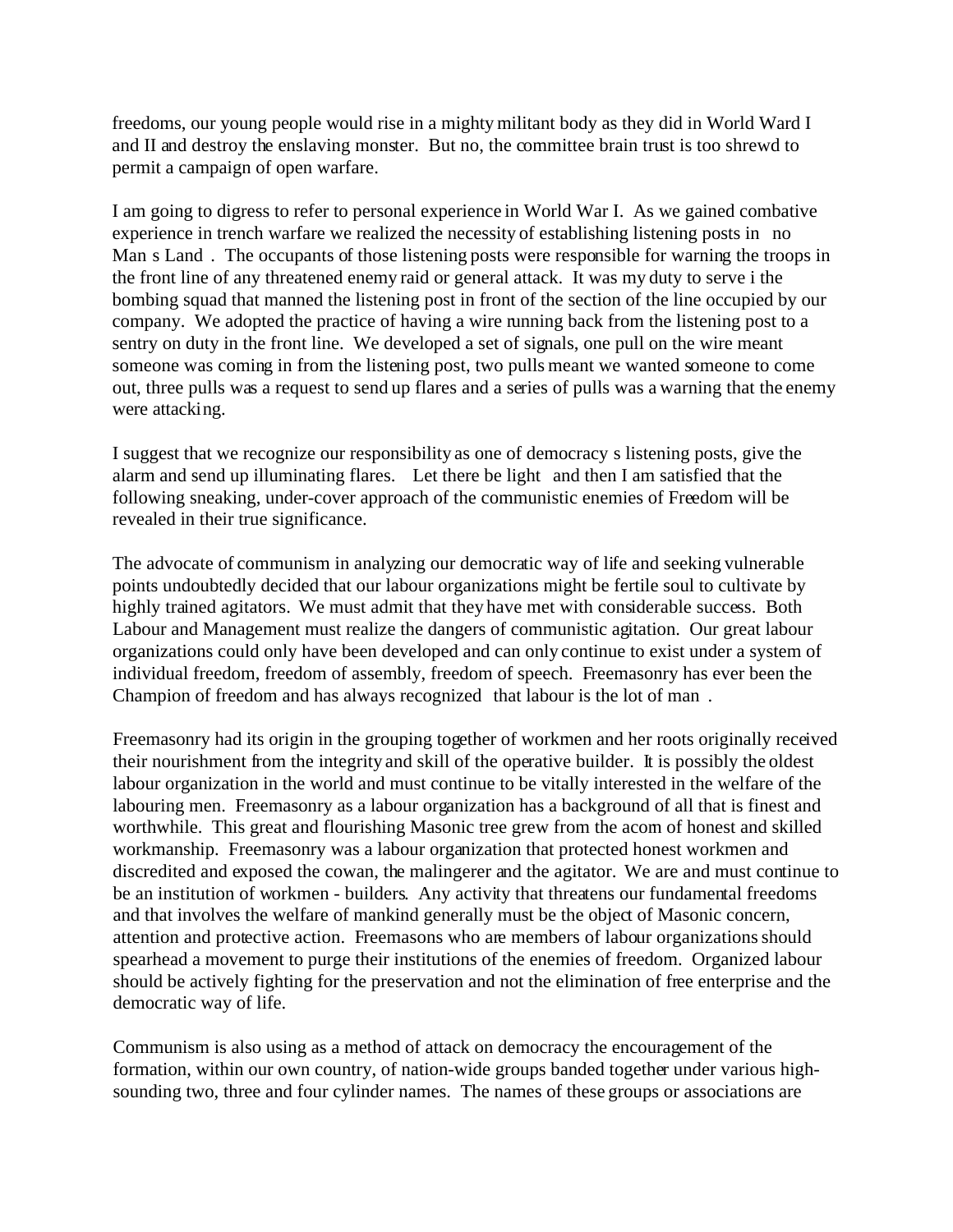invariably camouflaged with some word or combination of words having a democratic or patriotic appeal. This is disclosed by a reference to the multifarious groups seeking public recognition in recent civic, provincial and federal elections. Many of them are the underground tributaries to and feeders of the parent communistic stream. They strive, with considerable success, to attract our young people to membership. They make promises impossible of fulfilment, conveniently overlooking the fundamental fact that virtue, prosperity and happiness cannot be accomplished by legislation but must be personally achieved. Their doctrines would penalize the ambitious and industrious and subsidize the lazy and shiftless. Their objective is to put Democracy and free enterprise into the hands of the Receiver. They have leaders who attempt to satisfy their conscience by openly denouncing any alliance with communism but who are so drunk with a lust for power and office as to be willing to sell their souls in support of theories and doctrines that would prepare the soil for a communistic harvest. They must not be permitted to sell Canada s soul.

I suggest that this great Institution of Freemasonry teaches a way of life that would ensure world peace and happiness - but Freemasonry s teachings are diametrically opposed to communistic ideologies. Communism is challenging Freemasonry. To successfully answer the challenges we must have action and not merely a verbal criticism or the threatened dangers. We glibly suggest that the hope of tomorrow is the youth of today. If such is the case it behooves us to institute a campaign that will inspire our youth with an irresistible determination to spread the doctrine of democratic freedoms to the four corners of the globe.

The dictators recognized the value of youth, inflamed youth with their ideologies and almost succeeded in world domination. I submit that we must recognize the value of youth, must inspire our youth with the ideals and teachings of Freemasonry, must agin look to youth to fight our battles, not the battles of a hot war but the battles of this cold war.

Saskatchewan Freemasonry has a positive constructive Freemasonry and Youth Program . I appeal to Freemasonry throughout the world to give serious thought to the development of a Youth Program that will enthuse the youth of our countries with the value of the great individual freedoms and privileges existing under our democratic way of life.

There is no greater service that we as Freemasons can render our country than to maintain and strengthen the morals and morale of our youth. Youth properly directed will ensure the preservation of those liberties and freedoms which have been purchased for us by sacrifices in blood and tears down through the ages. Are we as an Institution prepared to assist in directing the thought and actions of the youth of our communities, or are we going to adapt the attitude that it is no concern of ours and permit other organizations and institutions with sinister foreign antecedents to inoculate them with ism virus? On our answer as translated in prompt and constructive action depends the survival of Freemasonry.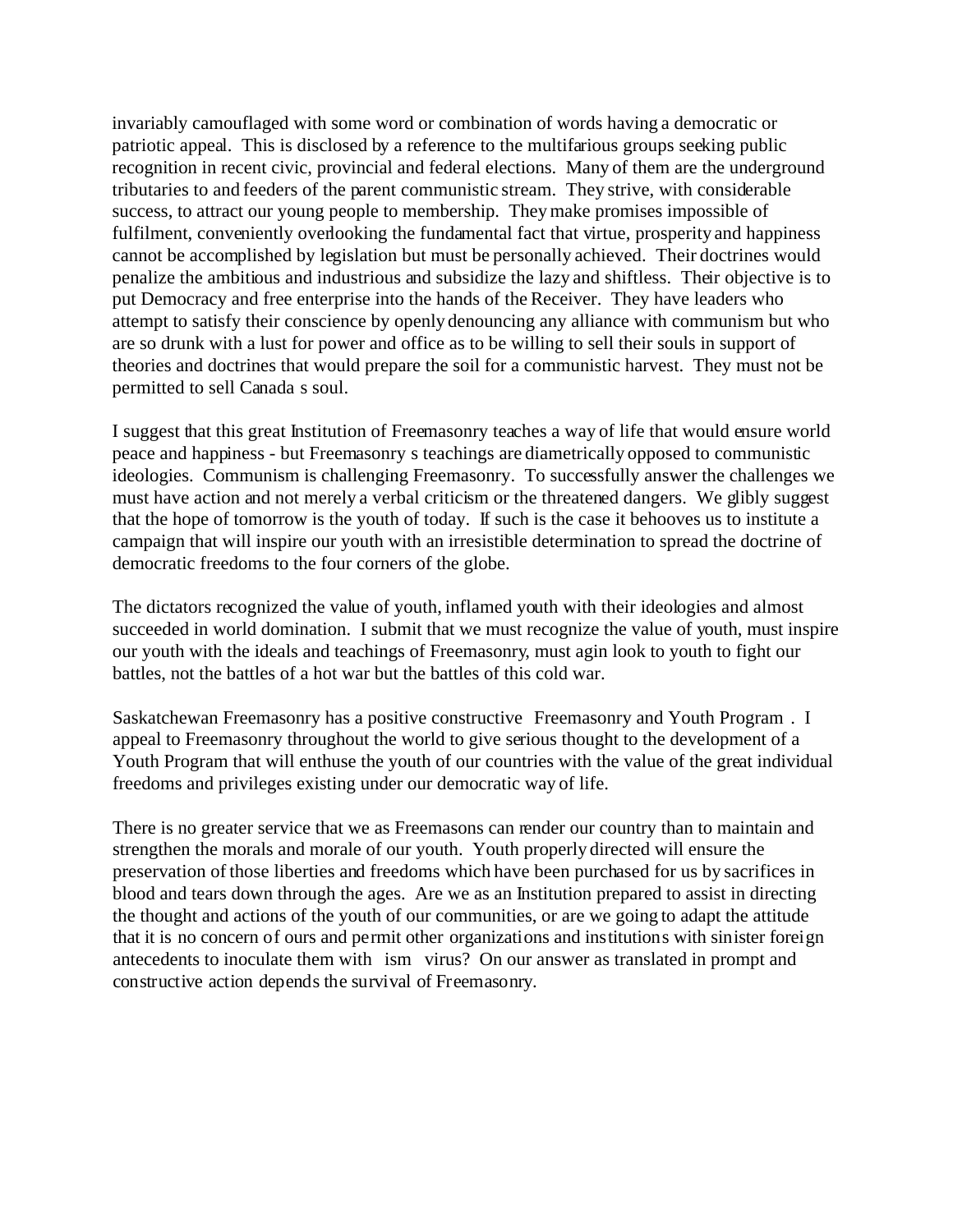I challenge Freemasonry to substitute actions for words, man the listening posts of freedom, give the alarm, order up flares and direct a campaign that will inspire our youth to carry the banner of individual freedom to a total victory over the enslaving forces of the ism advocates. I issue this challenge in the name of Canada s 95,000 glorious dead who laid their lives on the Altar of Freedom in World Wars I and II and I do so in the words of Lt. Col. John McCrea s immortal poem

> We are the dead. Short day ago We lived, felt dawn, saw sunset glow, Loved and were loved, and now we lie In Flanders fields.

Take up our quarrel with the foe; To you from failing hands we throw The torch; be yours to hold it high. If ye break faith with us who die We shall not sleep, though poppies grow In Flanders fields.

(This is an appendix to Bro. Tate s paper as covered by motion on page 30 (page 15 in original minutes), and reproduced through courtesy of Bro. Van Dyke Parker, G.M. of Wisconsin.)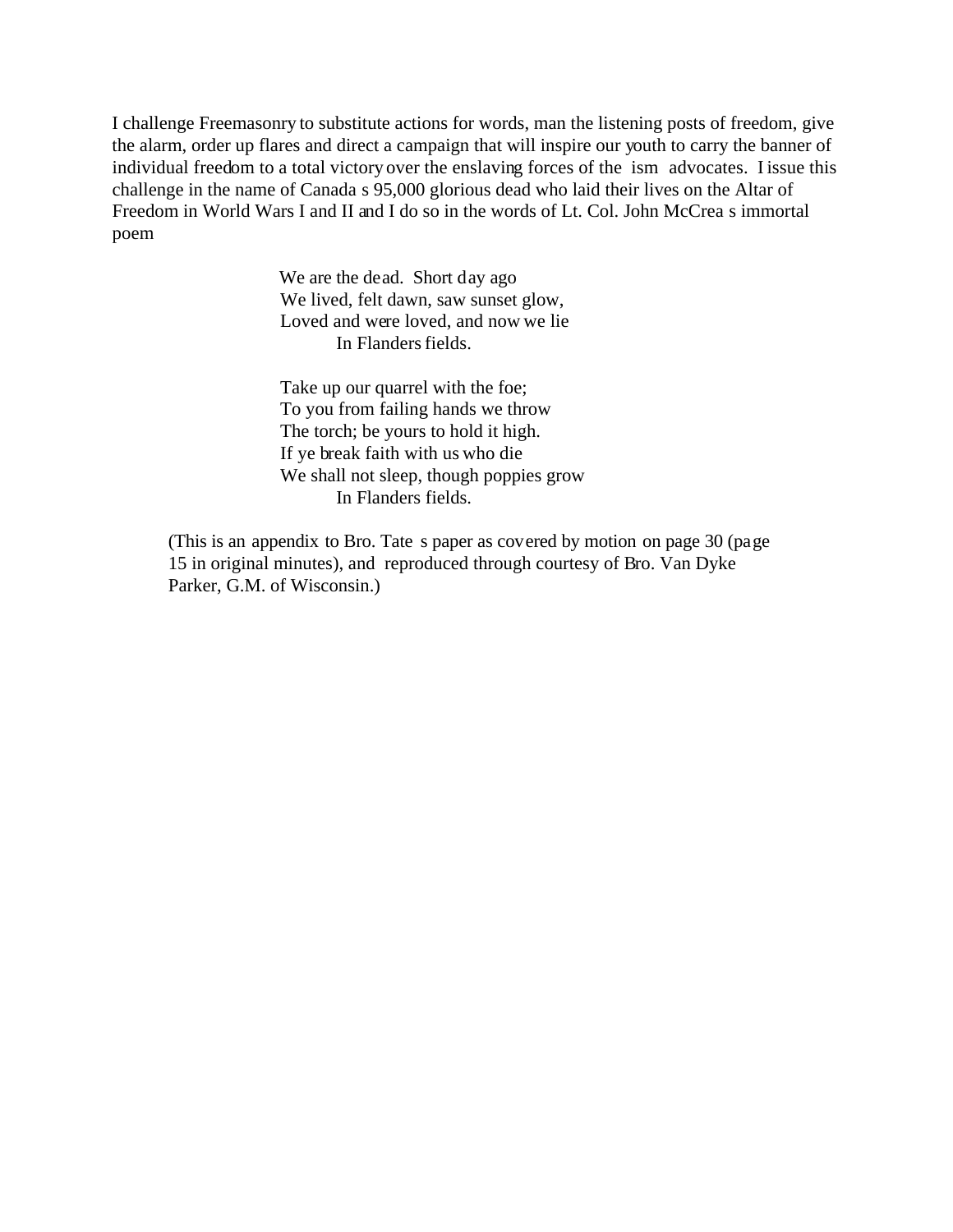## **FREEMASONRY AND COMMUNISM** By **Van Dyke Parker,** Grand Master of Wisconsin

## Bro. Parker:

Most Worshipful Brother Chairman, Members of the Grand Masters Conference: As we were going along this morning and I was watching the clock and saw that it was about the time to eat, I had decided that perhaps I would be the first one on the program this afternoon, and I was thinking of a class in integral calculus that I always attended immediately following the lunch hour, and what a nice subject it was to sleep through.

Now, Brethren, I assure you that my remarks are brief, and I will try not to make them too long, for it has been said that the human mind can only absorb what the feet can understand.

Brothers, my remarks are of a serious nature and on a very vital subject.

During the closing hour of this conference in session one year ago, my immediate predecessor, Most Worshipful Schubert, then Grand Master of Masons in Wisconsin, read into the record a brief statement and proposed for adoption a resolution to be added to our Declaration of principles. This resolution was laid over for consideration at our present meeting, and before discussing the subject assigned to me in the agenda, I would like to present the brief statement made last year, along with the accompanying resolution.

Brother Schubert:

Most Worshipful Sir and Brethren: We of Wisconsin would like to propose an addition to the Declaration of Principles adopted by this body, I believe, in 1939.

Before making the concrete proposal I would like to read a relatively brief statement:

Operative Masonry had the objective of advancing and protecting economic interests of stone masons.

Speculative Masonry adopted the tools of the operative art as symbols for a method of education in morality.

The modern Masonic Lodge system has refined this method of education into an elaborate ritualism, extended in the appendant bodies of both York and Scottish Rite.

Originally this method served the purpose of providing an elementary education to me who had no opportunity for formal education elsewhere (the lecture on the seven steps in the arts and sciences survives as evidence of that practice).

There is much to indicate that the early lodge practice in America placed much emphasis upon educational, cultural, moral and fraternal objectives, but in a more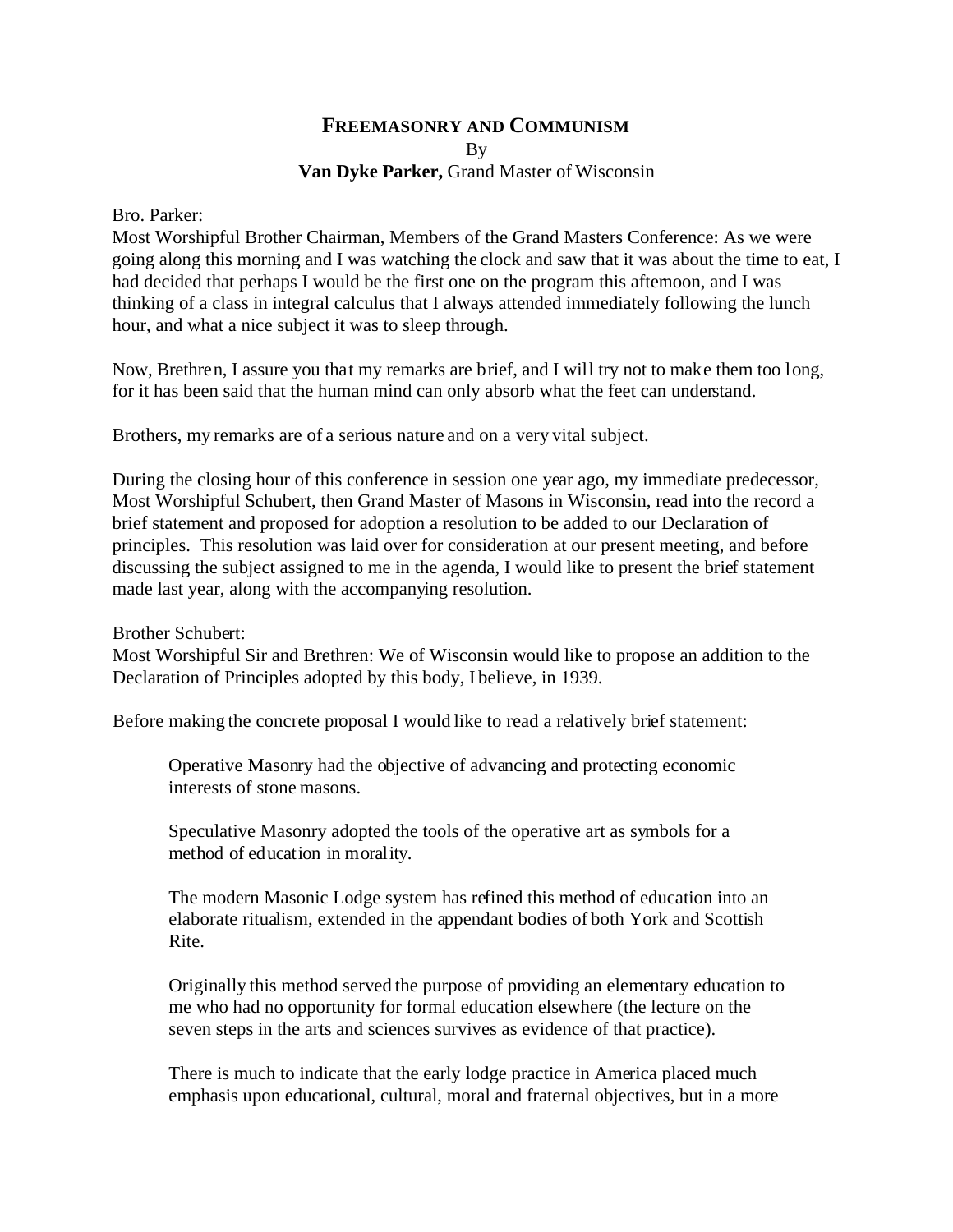primitive society there was much more opportunity for practical, mutual helpfulness among Masons as an organized objective.

It is an acknowledged fact that Masonry, through Masons, had a very definite influence upon the development of the demand for America s independence and the prosecution of the Was or the Revolution. Of the influence of Masonry and Masons upon the formulation of the principles of our government, there can be no doubt. In the post-revolutionary period, Masonry apparently continued its education, cultural and fraternal practices, but again directed its thinking practical objective in using its influence toward the establishment of a public school system - more particularly in the east coast States. The Texas public school system was definitely a Masonic creation.

From those days on, with many isolated exceptions, of course, institutional Masonry, as distinguished from noteworthy individual Masons, remained inarticulate in public affairs, and its principal claim upon public attention rested in its varied institutional and individual works of charity.

With this brief recital, I address myself to these questions: What is the purpose of Masonry today and what is the method of that purpose?

Are we content with the making of more Masons, even though that be coupled with the educational and cultural value of the ritualistic process, with only charity as a social objecitve? Or are we beholden to use the working tools of Masonry for service to God and country in a larger field of thought and work?

It appears to me that one of the most important of the working tools of a Mason, though not usually classed as such, is the tiled Lodge room itself.

The example of our Masonic forebears in the part which they took in winning our independence, formulating our institutions and developing our public school system is at least suggestive of the idea that Masons may again be purposeful in this day and age.

Has this generation squandered the rich inheritance which has come to us from Revolutionary patriots, have betrayed the faith of the founding fathers?

Not until we teach the application of Masonic precepts to the affairs of life, not until we make the lodge room a forum for the discussion of Masonry to advance our temporal and spiritual wellbeing, will we prove ourselves worthy of our Masonic privileges and opportunity.

We have brought too many men within our fold who have no understanding of our ultimate objectives. There is not enough time in our ritualistic system to find out either what Masonry has done, or what it can do within its own self-imposed limitations. All attempts at leadership are made subservient to an all-pervading ritualism.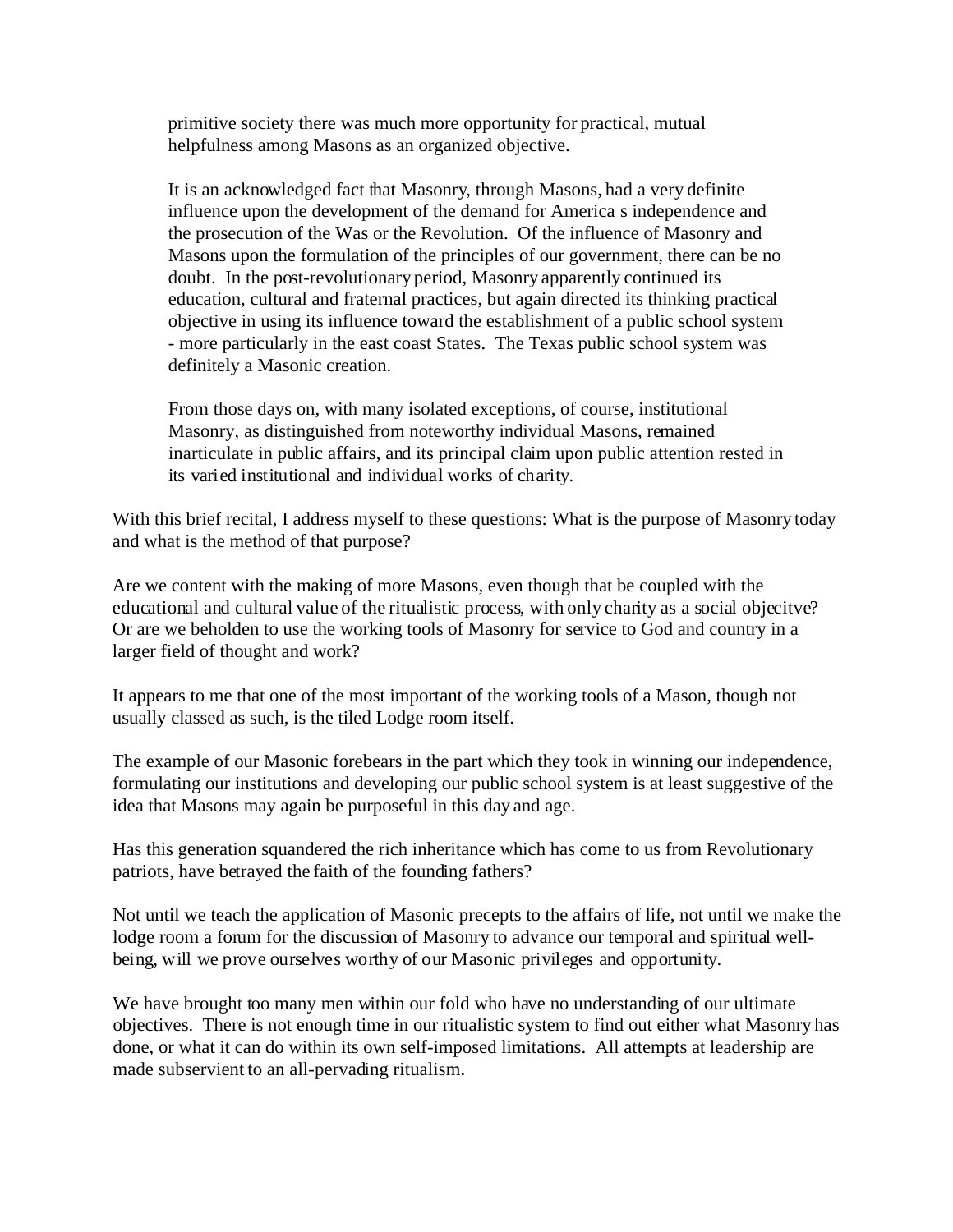If the freedom-loving colonists, if the Revolutionary patriots, if the framers of the Constitution could draw inspiration from the sanctuaries of Masonry, should Masons today stand mute in their lodge room when those freedoms are being undermined and destroyed?

Can we regard ourselves as worthy of the inestimable privileges of Masonry if we stand idly by while our spiritual and material resources are being dissipated in the flagrant violation of a public trust? Shall the heresy of selfish class interest prevail to undo a homogenous freedom-loving people? Is the pagan philosophy of Karl Marx to be promulgated in America without a protest from Masons to whom God is the source of all wisdom and power?

Such subjects immediately suggest the dangers of dissension and controversy. I refuse to recognize the validity of the suggestion as it pertains to the Masonic rule forbidding controversial subjects. Granted that human stupidity may lead to a difference of opinion, even as to the wisdom and power of God, the rule would not is such a case make God a forbidden subject.

I sincerely plead with you to make the lodge room a forum for the discussion of those things which will encourage Masons to learn more about the method and purpose of Masonry applied to the affairs of life, the privileges and opportunities of fraternal intercourse with a practical objective, the duties of citizenship and well being of the social order and the virtues of obedience to God.

And in the course of any such discussion a misguided brother shall rise in the lodge room to way, Worshipful Master; This is a controversial subject , let the Worshipful Master respond: This being a controversial subject, it is my order that no further reference be made to it. All this in the hope that there may be increasingly less stupidity and more devotion to the accomplishment of a Masonic purpose.

Such a practice will meet the objection to the dangers of dissension and controversy. Such a Masonic forum will give life and spirit and purpose and a new interest in Masonic meetings.

There is a strong temptation to expand upon the possibilities of such a forum for Masons, but I want to direct your attention to what seems to me to be a single objective of immediate and paramount importance, not only to Masons and Masonry, but to all Americans. All that we hold dear in Masonry and all that we hold dear in our American citizenship is threatened by Communism. Both at home and abroad the evidence is piling up to show how a mere minority of Marxian enthusiasts can corrupt the political and economic thinking and the moral integrity of a whole people.

I pray to God that our membership, of over two million American Masons, may not only be awaked from their Masonic lethargy, but that they may develop something of that fervor and zeal and spirit of sacrifice for Masonry and its objectives which Communists have for their hellbound Communism.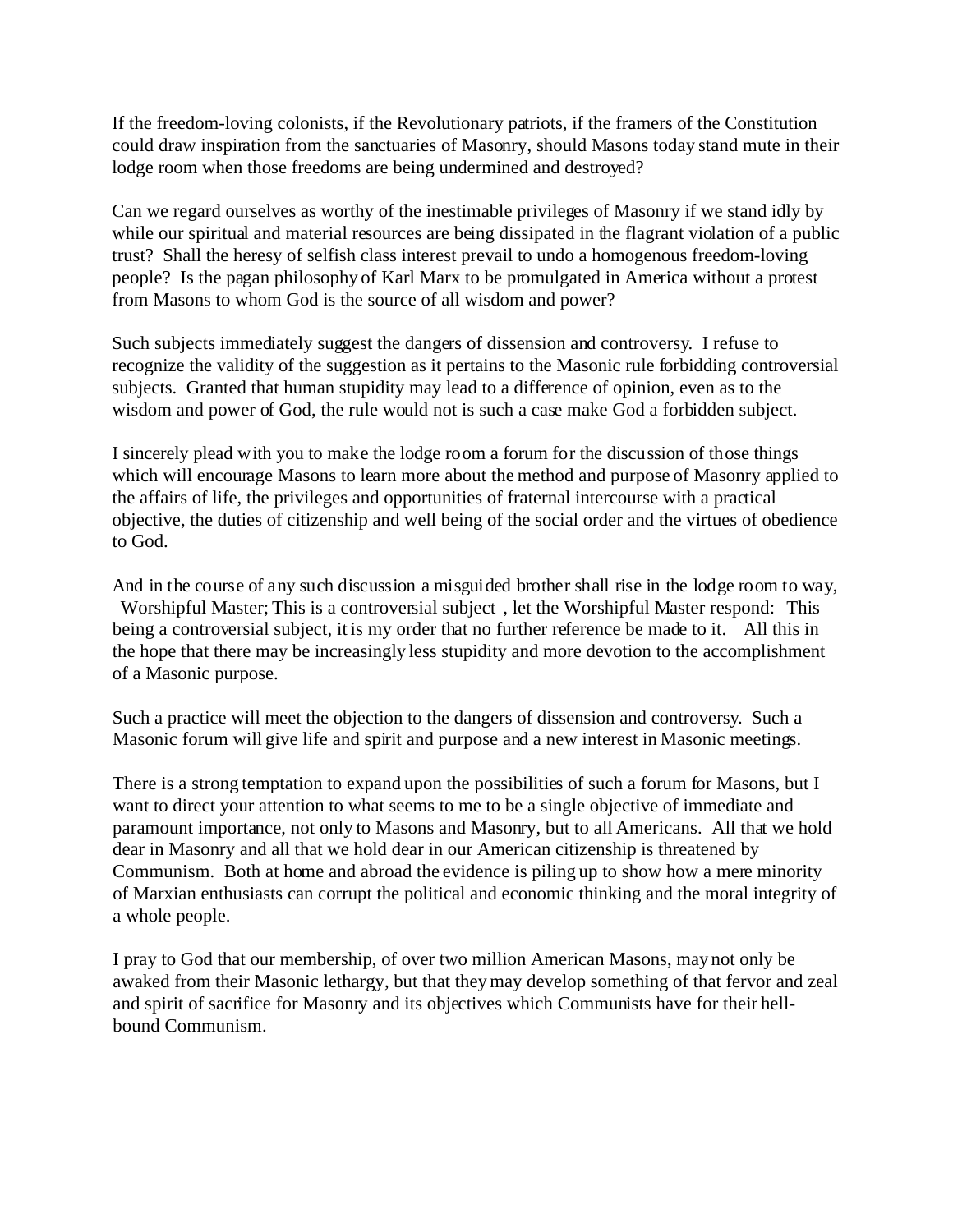And so, Worshipful Sir, I propose for consideration this addition:

Masonry abhors Communism as being repugnant to its conception of the dignity of the individual personality, destructive of the basic rights which are the Divine heritage of all men and inimical to the fundamental Masonic tenet of faith in God.

With the recitation of the foregoing, I now address myself to the subject listed on the agenda. First, I would like to define Communism as we speak of it today.

During the past two centuries in this country there have been over 400 experiments in communal living. Many of these have been Christian communal colonies. No doubt in their day of founding or organization they were referred to as socialistic or communistic enterprises. Many of these have developed to a satisfactory conclusion and are now absorbed within the boundaries of these United States. These groups known to you have definitely been an influence for good, and are in no way to be confused with the subject at hand.

We are speaking of Communism as promulgated by the doctrine of Karl Marx, as furthered by Lenin and Trotzky, and now practised under the Dictatorship of Joseph Stalin in the Union of Soviet Socialistic Republic.

Secondly, let us consider what is, and what is not, controversial for discussion in a Masonic Lodge. Some may say that the discussion of any political subject should not be had within a riled lodge room. Then, what is to be called a political subject. Are we to be confined to considering all so-called political parties, who have had their name on the ballot, as a definite political alliance and as such not open for discussion in the tiled lodge?

There is a so-called political party known as the Prohibition Party. This subject has been discussed in constituent lodges and in most grand lodges in this country. In reviewing the Foreign Correspondent Reports, we find the principle on which this party is founded is an item that is now up for discussion in most grand jurisdictions. Are we, therefore, to consider that because of the controversial nature of this subject it should not be discussed in lodge and grand lodge, or because the name has appeared on presidential ballots as a political party that the same should be called controversial and not open for discussion?

We recall the anti-Masonic Party of the early 19<sup>th</sup> century. Was this considered a political subject, a controversial subject, and not open to discussion in tiled lodge rooms by our Masonic forefathers? I dare say the answer is definitely No . Other so-called political parties have been founded throughout the history of this nation on different ideologies and to promulgate definite reforms and views of their own. Those are not partisan, but merely sponsors for their ideas. Reading of the old records, particularly of St. John s Lodge, Boston, would indicate that our Masonic forefathers took quite an interest in the independence of the colonies, even to adjourning lodge meeting so as to participate in an event where Tea was served.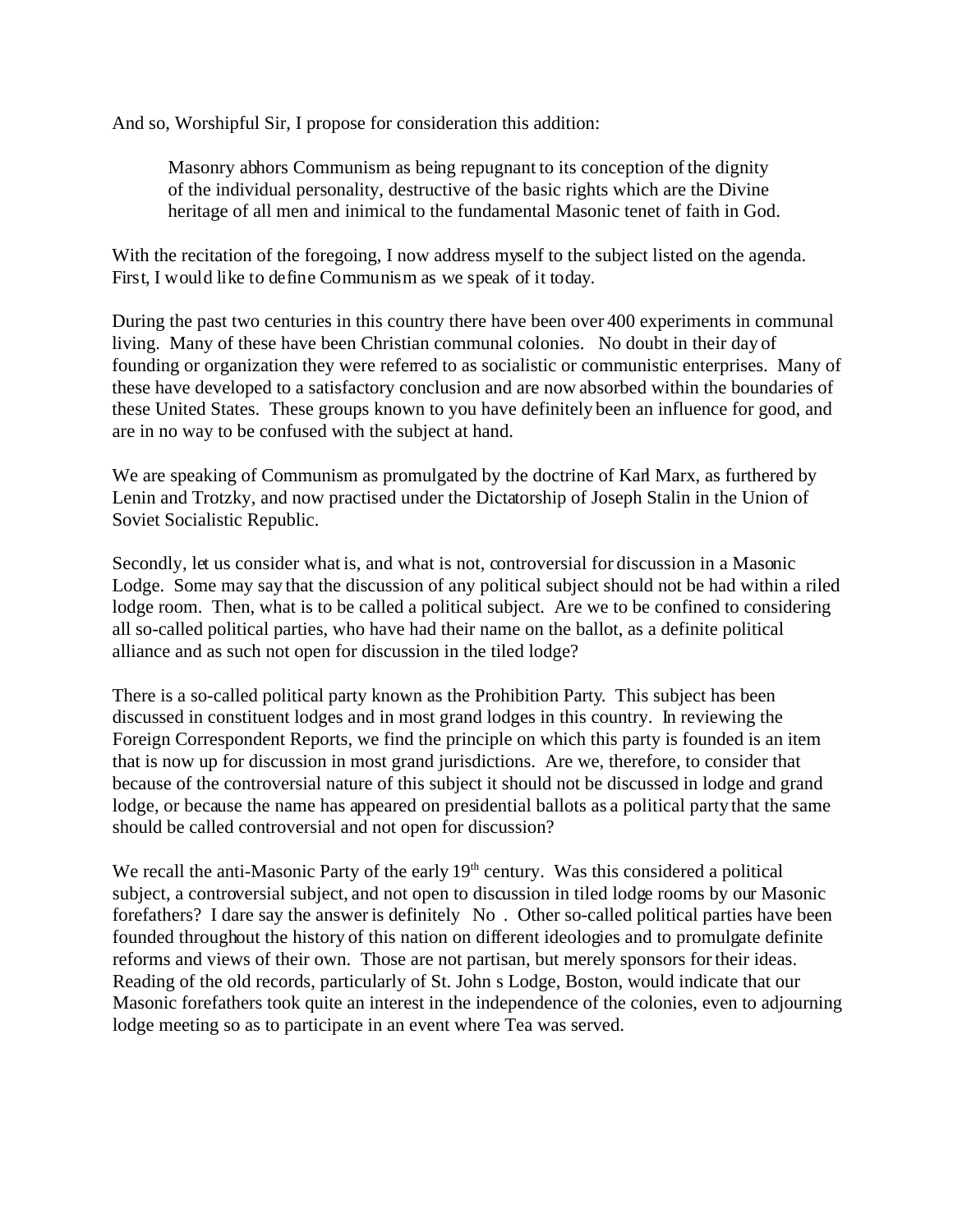Some may say, Why should we as leaders of Masonry in the several grand lodges of this continent concern ourselves with this subject? Masonic leaders have mentioned to me that there are so many more serious ills in this world that we should strive to correct, that we should not concern ourselves with this so-called controversial subject.

My Brothers, there is no greater danger to the peace of this world, to the welfare of future generations, or to the security of all that we hold sacred, than the menace of Communism which is spreading its tentacles over a goodly portion of this globe.

I quote from remarks made by a past Grand Master of Wisconsin, Most Worshipful Brother George Lounsbury, at the meeting of this conference in 1940, when at that time the subject under consideration was Free Masonry s attitude towards the then present world condition:

 Freemasonry regards as sin those things which violate the fundamental principles on which this fraternity is founded, and so in relation to world affairs, it is and must be opposed to dictatorships, intolerance of race or creed, the oppression of minorities, the armed and unprovoked aggression of strong nations upon weak ones, and the increase of power of any nation which does not follow the principles of democracy.

Those were the conditions in 1940 which led us into World War II. Where are the conditions today? Are they not parallel, if not more acute, than those we recall of 1940?

Let me make myself clear on an important point. It is not the purpose of this suggested addition to our Declaration of Principles to pave the way for an public Masonic demonstration against Communism. Such a movement would, of course, violate our own long established principle. But, if our Grand Lodge officially place this evil philosophy in the same category with atheism, where it belongs, then any possible objection to discussion of the subject will disappear, and we shall be free in our lodge rooms to enlighten our brethren and warn them against the Communistic peril of which too many are shockingly unaware or misinformed just as we teach in our lodges a reverence for and obedience to the will of our Great Creator as opposed to the desolate theories of the atheist.

Every Mason, as a citizen, should be informed as to the deadly threat of Communism to our Fraternity, our country and the institutions which we love and under which we have built this great nation. What he learns in his Masonic Lodge he is to take with him into his daily life, guiding himself by the principles teach the simple principles of right living and decent manhood.

Masonry in its early operative days was the forerunner of our present trade unions. In the early days of colonizing this country Masonry served as a banding together of men to assist one another in warding off the elements, the attacks of wild beasts and savages and as a communal effort to sustain life. During the days of the Revolution, Masonry was definitely an organization of patriots. We have always arisen to the call of the nation, and in these days, we must not view lightly the menace that is facing us on all sides.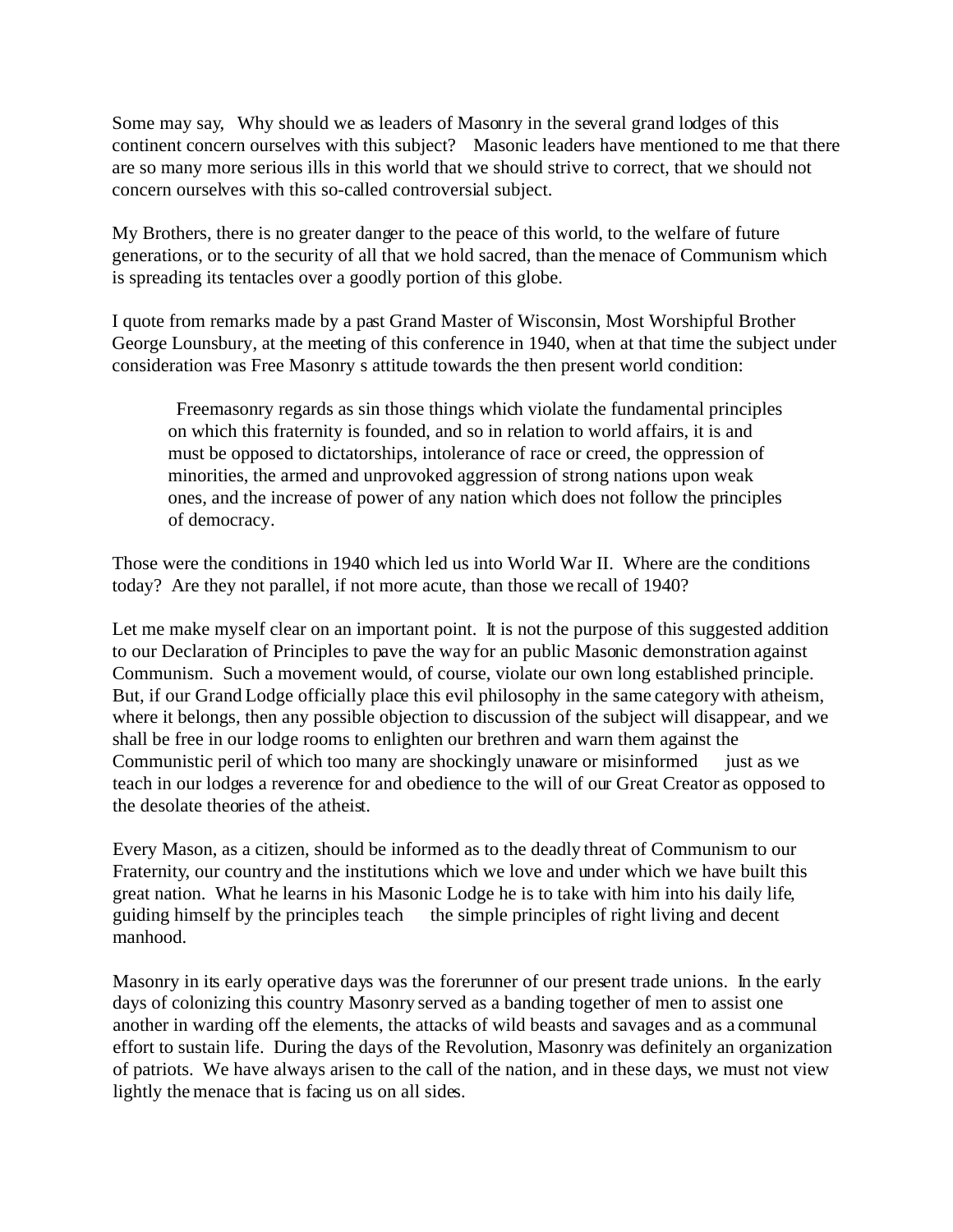The discussion of the so-called political parties is not a controversial subject. It is partisan politics that is forbidden. A man may be a Mason and a member of any political party of his choosing, a man ma be a Mason and worship his God in any church he desires, be he Hebrew, Roman Catholic, or Protestant; but no man may be a Mason and a Communist, for a Communist is an avowed atheist, a follower of the teachings of Dr. Karl Marx, who expressed himself that religion was the opiate of the masses. You cannot be a Communist and a Mason any more than you can be a George Washington and a Benedict Arnold.

Communism is not only incompatible with the tenets of Masonry, but the Masonic Lodge system, along with the church, must cease to exist where Communism governs. Russia today tolerates a restricted church only as a temporary expedient, and is looking to the ultimate extermination of all forms of worship of Deity. Masons cannot dismiss the subject for it is not controversial in the Masonic sense. The first law of nature is that of self preservation, and the first duty of Masonry is to defend Masonry. To do that Masons must be able to recognize the danger of Communism, both in its outward and in its concealed form.

Communism will never prosper in America if its purpose and its methods are known and understood. Ignorance of the subject has produced a corresponding apathy toward any need for combating communistic activity.

The casual observer commends the proposal of Communism, That all men shall share more equally in the world s goods , little realizing that that proposal is only a cover for a fraud to secure political power with a promise of preferment to its most aggressive supporters.

Communists do not come out in the open. They conceal themselves behind false fronts and use their unsuspecting stool pigeons for an appearance of public decency and high ideals. They plan secretly to control key positions of power and influence. They individually deny their own identity. There is no form of dishonesty or treachery which they have not employed with the approval of their highest leaders. They justify lawlessness and immorality as a means to an end. They thrive on social disorder, human misery and ignorance. They deliberately appeal to the lowest forms of hum selfishness and greed. They propagate hatred. The class struggle is their openly avowed objective. By their own formal declaration Communism can be achieved only by overturning the whole social order. They mean to accomplish their ends by revolution, bloody revolution.

Our whole political economy, our age old institutions, our traditions and customs, our conception of law and order, our religion and morals, our family life must all go if Communism is to prevail in America. All this is to come about on the promise, impossible of fulfillment, that Communism is a panacea for all moral and economic human ills.

If there be any doubt upon any of the foregoing assertations, the proof is adequate, documented largely by communistic official manifestoes and declarations, their own records, their miscellaneous publications and the unashamed assertations of Communists themselves.

There are evidences today of a revival of German militarism under Soviet patronage, and an open